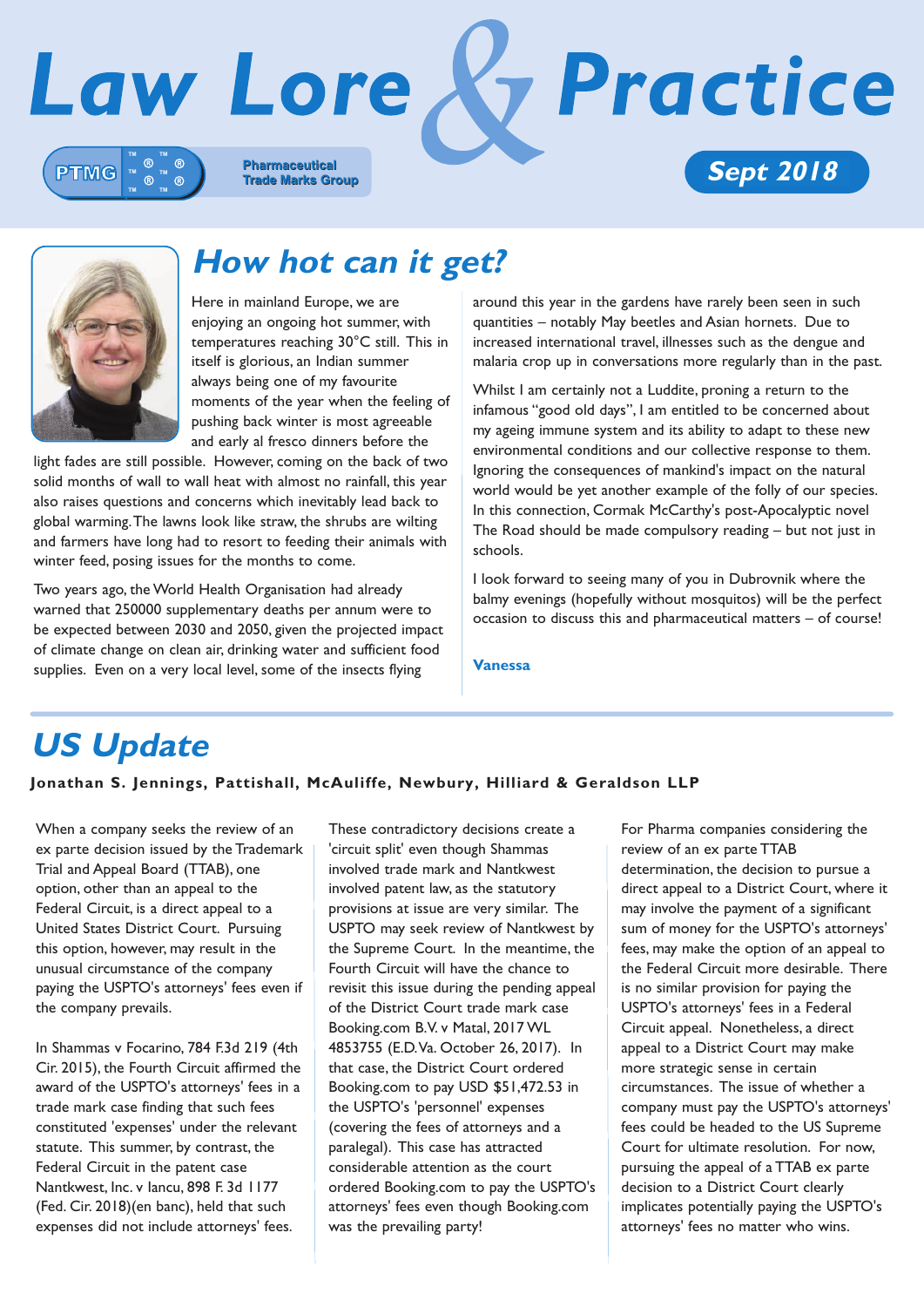# **Words from the Chair**



Preparing for my summer vacation (again in France, but this time in the Provence) I am still in shock about the latest political developments: President Trump has made a sensational trip to Europe leaving his NATO allies (and especially the Germans) reeling. Afterwards he enjoyed dinner at Blenheim Palace with Theresa May. At the same time the press published an interview where he basically said that May has wrecked Brexit (because she did not sue the EU as he had advised her to do) and that Boris Johnson would make a perfect Prime Minister. Perfect timing, indeed! Well, who needs enemies if you have friends like that? And finally Mr. Trump made an appearance in Helsinki at a summit with Vladimir Putin. Wow, I am still baffled and look forward to my holidays in France where I hopefully will not be exposed to any further world news.

Here in the European IP world Antonio Campinos meanwhile has left Alicante and has taken over his new role as President of the EPO in Munich. At the EUIPO Antonio has definitely left an impressive footprint. We wish him all the best for this new iob and at the same time can't wait to see his successor in Alicante appointed.

In early October we will be reunited in beautiful Dubrovnik for our next conference under the title 'Pearls of trade mark wisdom from the Pearl of the Adriatic'. Something to look forward to..... Until then enjoy a fantastic summer (wherever you spend it) and take care!

**Frank Meixner**

# **Members News**

#### **New Members**

We are delighted to welcome the following new members to the Group:

**Evrard van Zuylen** of Darts-IP, Clos Lucien Outers 11-21, Brussels, 1160, Belgium evanzuylen@darts-ip.com

**Barbara Solomon** of Fross Zelnick Lehrman & Zissu, 4 Times Square, 4th Floor, New York, NY, 10036, USA bsolomon@fzlz.com

#### **Moves and Mergers**

**Marianne Hollands** has left Orion Corporation to join Berggren Oy in Helsinki, Finland. Marianne can be contacted at Marianne.hollands@berggren.fi

**Sandrine Pernod Boulanger** is now with Reflexlegal in Westmount, Quebec, Canada and can be contacted at spernod@reflexlegal.com

**Toni Polson Ashton** has left Sim & McBurney to join Marks & Clerk Canada in Toronto, Canada. Toni can now be contacted at tashton@marks-clerk.ca

**Agnieszka Sztoldman** has left Dentons to join SMM Legal in Warsaw, Poland. Agnieszka can be contacted at Agnieszka.sztoldman@smmlegal.pl

**Maria Angeles Moreno** and **Sergio Gonzalez** have both left Herrero & Asociados to join Arochi & Lindner in Madrid, Spain. Maria can be contacted at amoreno@arochilindner.com and Sergio at segonzalez@arochilindner.com

**Tiffany Valeriano** has left TrademarkNow to join Corsearch in Aschaffenburg, Germany. Tiffany can now be contacted at tiffany.valeriano@corsearch.com

**Steve Anderson** from Corsearch has a new email address; steve.anderson@corsearch.com.

**Nicole Linker** has left Actelion Pharmaceuticals to join Abbott Products Operations AG in Allschwil, Switzerland.

Nicole can be contacted at Nicole.linker@abbott.com.

**Jennifer Insley-Pruitt** has left Fross Zelnick Lehrman & Zissu to join Dechert LLP in New York, USA. Jennifer can now be contacted at Jennifer.insley-pruitt@dechert.com

**Coleen Morrison** has left Marks & Clerk Canada to join Perry & Currier Inc. in Toronto, Canada. Coleen can be contacted at Morrison@pckip.com

**Philip Harris** is now Managing Director of Novagraaf UK in London, UK. Philip can be contacted at pharris@novagraaf.com

**Wolfgang Danner** is now with Billtrader PTY Ltd and can be contacted at wolfgang.danner@billtrader.com

**Kana Enomoto** has left Maucher Jenkins to join Johnson & Johnson in Allschwil, Switzerland. Kana can be contacted at kenomot1@its.jnj.com

**Heidi Gorenstein Nigri has left Luiz** Leonardos Intellectual Property to join McLaw – Müller, Cid, Noronha, Cruz & Gorenstein Attorneys at Law in Rio de Janeiro, Brazil. Heidi can be contacted at hnigri@mclaw.legal

**Sonia Elkrief formerly with Merck** Serono, is now in private practice based in Geneva, Switzerland. Sonia can be contacted at Sonia@elkrief.ch.

Please remember to let us know of any changes to your contact details. You can notify me either via the PTMG website www.ptmg.org or directly to Lesley@ptmg.org or by writing to me at Tillingbourne House, 115 Gregories Road, Beaconsfield, Bucks, HP9 1HZ

Lesley Edwards PTMG Secretary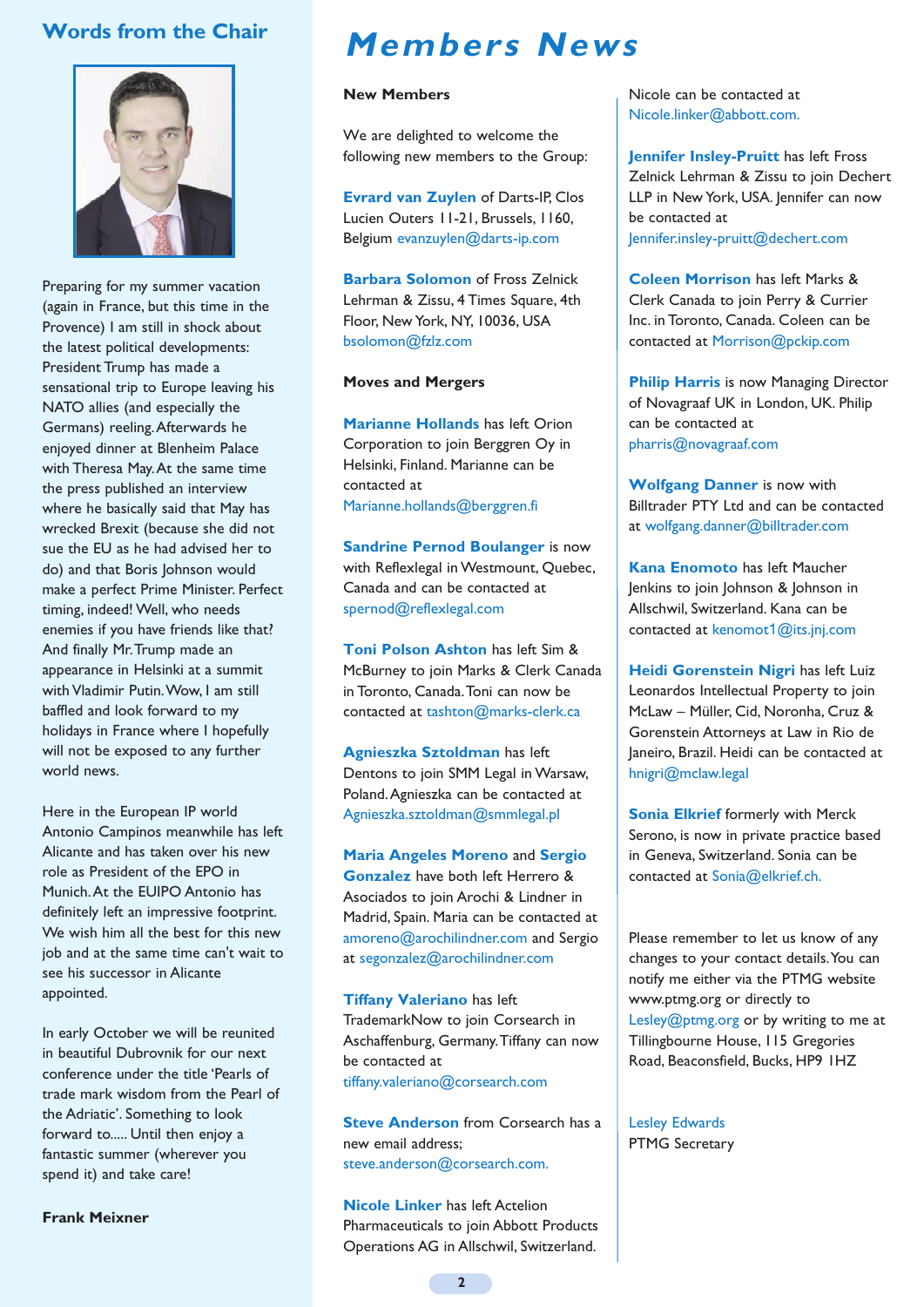# **EU General Court annuls Board of Appeal decision in XENASA v PENTASA**

# **Nina O'Sullivan and Humam Al-Jibouri, Mishcon de Reya LLP**

On 19 June 2018, the EU General Court annulled the Fourth Board of Appeal's finding that there was a likelihood of confusion between the marks XENASA and PENTASA. The decision raises interesting issues relating to the impact of the understanding of different types of end-users on the assessment of similarity of signs, and of the likelihood of confusion. The outcome can be contrasted with the General Court's June 2017 decision that there was a likelihood of confusion between OCTASA and PENTASA, in a dispute involving the same parties (see the September 2017 edition of LL&P).

This dispute dates back to 2013, when Tillotts Pharma AG applied to register an EU trade mark for the word sign XENASA in relation to Class 5 goods (pharmaceutical preparations, namely for the diagnosis, prevention and/or treatment of gastrointestinal disorders and conditions; pharmaceutical preparations for the treatment of inflammation of the gastrointestinal tract; dietetic substances adapted for medical use, namely for the diagnosis, prevention and/or treatment of gastrointestinal orders and conditions). Ferring BV filed a notice of opposition based on its earlier EU word mark PENTASA, covering 'pharmaceutical products and substances', also in Class 5. The Board of Appeal annulled the Opposition Division's decision, holding that there was a likelihood of confusion between the marks (see the September 2016 edition). The Board's decision was seen as surprising at the time, given the high level of attention that both the public and professionals display in relation to pharmaceutical products.

In its decision, the General Court agreed that the attention of the relevant public (both professionals and end-user patients) would be high, rejecting the EUIPO's argument that, for dietetic preparations for diagnosing, preventing and treating gastrointestinal disorders, the level of consumer attentiveness should be set at a

lower level, namely just above average. The Court also upheld the Board of Appeal's decision that the goods were identical or very similar.

When comparing the signs, the Court paid particular attention to the different categories of end-users. In particular, the Court only partially upheld the Board of Appeal's finding that the descriptive character of the suffix ASA, as a reference to the active ingredient mesalazine, also known as 5-asa, would not be understood by all end-users (the Board's finding had been based on the General Court's first OCTASA decision). Here, the General Court concluded that, given that some end-users may in fact regularly take medications containing 5-asa or mesalazine for treatment of inflammation of the gastrointestinal tract, a significant part of end-users would perceive ASA to refer to that ingredient.

Accordingly, when assessing the visual, phonetic and conceptual similarities between the signs and the likelihood of confusion, the General Court distinguished between

- (a) those end-users who would, and those who would not, understand ASA as a reference to the active ingredient 5-asa or mesalazine (which, for example, impacted on how XENASA would be pronounced); and also;
- (b) between those end-users who would, and those who would not, perceive the beginnings of the signs as references to the Greek word xenos and the prefix of Greek origin penta respectively (which, in particular, impacted on the conceptual comparison).

For each category of end-user however, the Court concluded that there was no likelihood of confusion.

In contrast, in its June 2017 OCTASA

decision, the General Court had decided there was a likelihood of confusion between OCTASA and PENTASA, even though there was only a low degree of aural, visual and conceptual similarity, and despite the higher level of attention that would be displayed by both professionals and end-users. In that case, there was no challenge to the Board's finding that a significant number of end users (as opposed to medical professionals) would not be able to identify the descriptive character of ASA, which had a significant impact on the assessment of similarity of the signs.

The Court's latest decision demonstrates that the assessment of similarity of signs, and of the likelihood of confusion, can be a complex one in relation to pharmaceutical products, particularly where a number of categories of endusers may have varying perceptions of different elements of a mark. In turn, this will impact on the relevant evidence that must be obtained in relation to different categories of user.

**PTMG is preparing an anniversary book for its upcoming 100th conference. Do you have any photographs taken at previous PTMG conferences?** 

**If so, please contact the Editor.**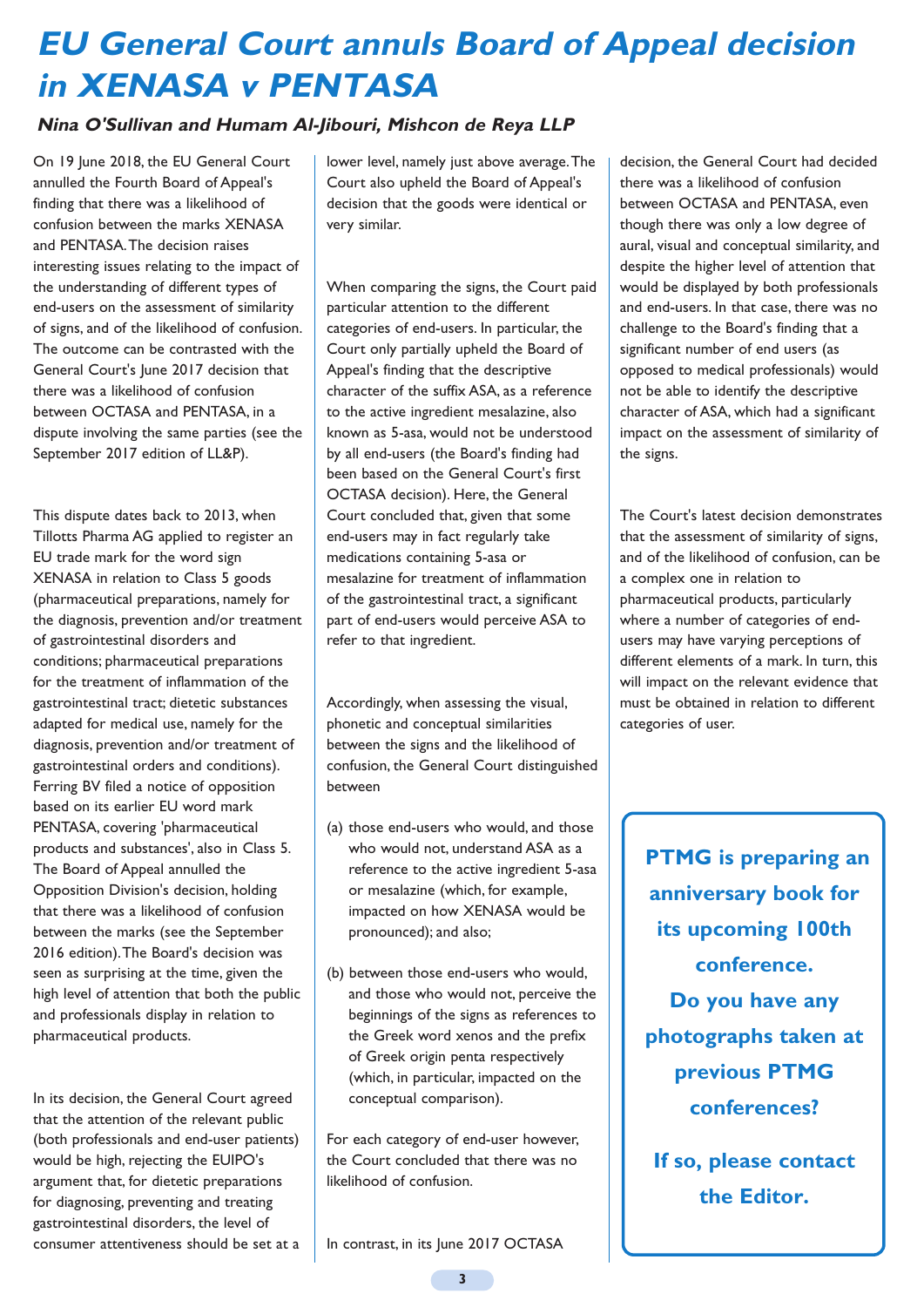# **Interlocutory Injunctions and Irreparable Harm**

# **Daniel R. Bereskin, Q.C., Bereskin & Parr LLP**

Interlocutory or interim injunctions are attractive to plaintiffs because the grant of an injunction often ends the litigation, at much less cost than a full-blown trial. Pharma cases are no exception. That said, such injunctions are not easy to obtain, and when granted there is a risk of damages to the defendant should the case proceed to trial and the defendant is found not to have infringed.

One important requirement for obtaining such relief is proof of irreparable harm. The issue to which this note is addressed is whether irreparable harm should be presumed if the Court is of the view that the plaintiff is likely to succeed at trial. In the author's view, such a presumption generally is not in the public interest. Instead, Courts should require evidence of likely irreparable harm unless there are exceptional circumstances to the contrary.

For the UK and other commonwealth countries including Canada, the usual starting point is the 1975 judgment of Lord Diplock in American Cyanamid v Ethicon. That case involved absorbable synthetic sutures that were covered by a patent owned by American Cyanamid. Ethicon introduced into the UK market, synthetic sutures intended to compete directly with those of American Cyanamid. Graham, J. granted an interlocutory injunction, which was vacated by the Court of Appeal. On appeal to the House of Lords, the decision of Graham J. was restored.

The reasons given by Lord Diplock were intended to serve as guidelines for the future grant of interlocutory injunctions. They are summarized as follows: (1) there is a serious question to be tried, (2) the plaintiff will suffer irreparable harm if the interlocutory injunction is denied, and (3) the balance of convenience favours the plaintiff. These guidelines in general apply to both trade marks and patents, but there are differences, as indicated below.

The requirement of a 'serious question to be tried' is a low threshold. It is generally considered sufficient if the plaintiff has a possibility of success at trial, rather than a probability of success. It appears that Lord Diplock's guidelines were intended for those cases where it is neither possible nor practical for the Court at an interlocutory stage of the action to make

a proper assessment of the plaintiff's chances of success at trial, which is why proof of liability was set low, and proof of irreparable harm and balance of convenience were set high.

In the UK, the relative strength of the respective parties' positions has become a factor, notwithstanding the low threshold test envisaged by Lord Diplock. In Series 5 Software Ltd. v Clarke, Justice Laddie stated that 'Lord Diplock did not intend ... to exclude consideration of the strength of the cases in most applications for interlocutory relief.' This implies a 'sliding scale' approach, i.e. the level of required proof of irreparable harm is an inverse function of the perceived strength of the plaintiff's case. Even so, interim injunctions in trade mark cases remain difficult to obtain in the UK, Canada and other commonwealth countries.

Interestingly, interim injunctions in the UK may more readily be obtained in pharma patent cases than trade mark cases unless the defendant has taken steps to 'clear the way' of any blocking patents prior to entering the market: see SmithKlineBeecham v Apotex and cases that follow. That said, much depends on the relevant facts. In Cephalon v Orchid, an interim injunction was refused essentially based on Cephalon's failure to prove irreparable harm. In Canada, interlocutory injunctive relief in patent cases remains problematic, see Tearlab Corporation v I-Med Pharma Inc., where the Canadian Federal Court of Appeal affirmed a trial judgment refusing an interlocutory injunction in a pharma patent case.

US case law has developed along different lines. Historically, irreparable harm has been presumed once the Court is satisfied the plaintiff is likely to succeed. This has changed as a result of two United States Supreme Court cases: eBay Inc. v MercExchange and Winter v Natural Resources Defense Council, Inc. According to the Winter case, in order to obtain a preliminary injunction, a plaintiff 'must establish that he is likely to succeed on the merits, that he is likely to suffer irreparable harm in the absence of preliminary relief, that the balance of equities tips in his favor, and that an injunction is in the public interest.'

Although eBay and Winter are important cases that indicate the present state of US law, it remains unclear whether it is appropriate for US Courts to apply a 'sliding scale' approach as mentioned above. In the author's view, the fact that an interlocutory injunction is an extraordinary remedy that can affect the public interest as well as the interests of rival traders, means that irreparable harm generally should not be presumed.

There appears to be divergent views among the Federal circuits in the US as to the applicability of a sliding scale test. As a result, in 2017 the Board of Directors of the INTA passed a resolution proposing that the Lanham Act should be amended to provide that 'when a claimant seeks injunctive relief under Section 34 of the Act, a rebuttable presumption of irreparable harm shall apply where there has been a finding of liability, or in the case of a motion for a preliminary injunction, a finding of probable success on the merits of the claim'. This means that the burden of proof then shifts to the defendant to disprove irreparable harm.

In the author's view, this approach may encourage trade mark bullying, and may be inconsistent with the public interest in freedom of competition and freedom of expression. Proving 'probable success' is not the same thing as proving liability for infringement or unfair competition, and could lead to cases where injunctions are issued without proof of any likely harm to the trade mark owner.

All that said, we do live in the real world, and in cases where the defendant's conduct is considered to be clearly wrong, perhaps even borderline outrageous, the Court may well decide that to apply too strict an approach to irreparable harm could put the Court in the position of siding with a wrongdoer. This was well expressed in Ludlow Music Inc. v Canint Music Corp. 1967 CarswellNat 19, a copyright decision of Jackett, P. of the then Exchequer Court of Canada, now the Federal Court of Canada. 'In effect, as it seems to me, it is a proper exercise of judicial discretion to protect property rights against encroachment that has no apparent justification, and, in particular, to protect copyright against what appears to be piracy.'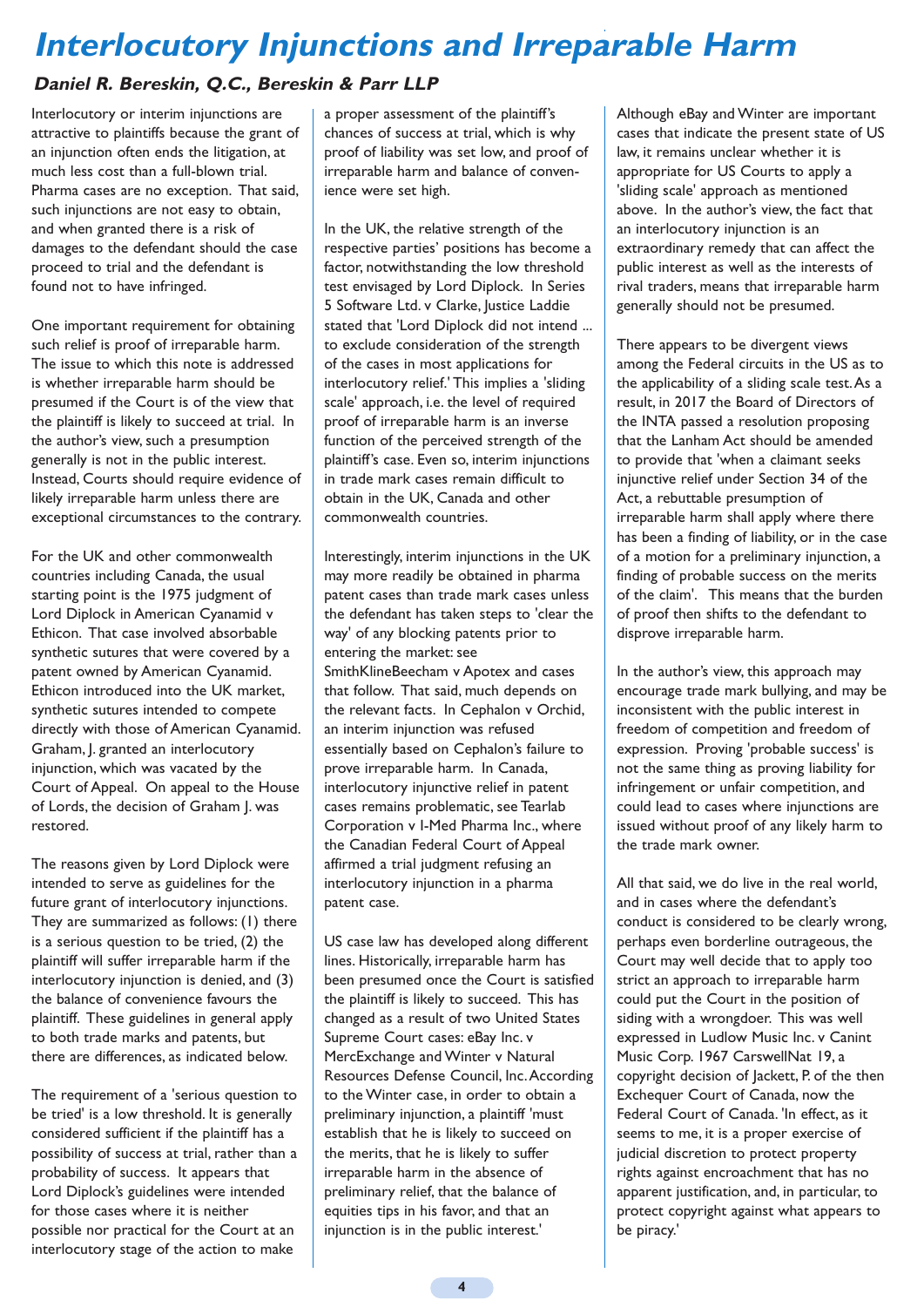# **Albania Introduces New Trademark Regulation**

### **Irma Cami, PETOŠEVIC Albania ´**

A new trade mark regulation entered into force in Albania on 7 June 2018, clarifying a range of issues raised by the changes to the Albanian Industrial Property Law in force as of 24 March 2017. Some of the most significant changes and clarifications concern the following:

#### **Clear Definitions and Representation Requirements**

While the Albanian IP law defines a trade mark in general terms, the new regulation more clearly defines different types of trade marks as well as representation requirements for the most common traditional and non-traditional trade marks. It provides definitions for word, figurative, position, pattern, color and shape marks that are in line with the Implementing Regulation (EU) 2018/626 of 5 March 2018.

Having clear rules on trade mark representation enables applicants to clearly demonstrate the nature and features of their marks, which allows for proper examination and, at a later stage, adequate determination of the nature and scope of protection, especially in enforcement proceedings.

#### **Literal Interpretation of Class Headings**

The regulation adopts the literal approach when interpreting the scope of protection when class headings are used in lists of goods and services in trade mark applications and registrations. Namely, Article 13(2) of the regulation states that general terms, including class headings of the Nice Classification, are to be interpreted as including only the goods and services covered by the literal meaning of these terms.

This provision aligns Albanian legislation with that of the EU. Following the European Court of Justice 19 June 2012 decision in the IP Translator case, national IPOs in the EU moved away from the 'class heading covers all' to the 'means what it says' approach.

In the absence of a previous provision that provided otherwise, it is likely the Albanian authorities will apply this provision to

both new and existing registrations. However, holders of existing registrations have so far been allowed to specify the list of goods and services intended to be covered when filing a renewal application, if they have not done so in their trade mark application. Therefore, applicants and holders of existing registrations are advised to clearly indicate whether they are seeking protection for all goods or services that fall within a particular class or only for the specific goods or services mentioned in the class heading, at the time of registration or renewal.

The regulation also introduces an interesting provision regarding the comparison of goods, namely Article 13(6) specifies that, when comparing goods or services, those covered by the same class should not necessarily be deemed similar, and those belonging to different classes should not necessarily be considered dissimilar. This is an improvement and a departure from previous practice, when the Albanian IPO often deemed goods or services similar or dissimilar solely based on their class.

#### **Identical Marks**

Article 22(8) of the regulation provides a definition of identical signs which does not limit the term to its literal meaning: 'signs should be considered identical where, when viewed as a whole, they are not differentiated, or contain insignificant differences.'

It seems that, when drafting this provision, the IPO took into account the definition from the decision in the Arthur et Félicie case.

http://curia.europa.eu/juris/liste.jsf?num=C-291/00.

Further, according to the regulation, the IPO can refuse a trade mark ex-officio if there is an earlier identical registered trade mark. This is in line with existing practice of the IPO. However, Article 143(2)(a) of the Albanian IP law provides for oppositions based on identity, rather than leaving the issue to the discretionary power of the IPO.

Unlike the law, the regulation also provides that the IPO can intervene ex-officio even when the goods designated by the

identical marks are similar or related to each other. The regulation therefore significantly expands the definition of the identical mark, broadening the category of trade marks the IPO will be able to intervene in ex-officio. This may make the IPO decisions vulnerable to cancellation and create unsteady practice.

### **'Restitutio in Integrum' Procedure**

The regulation clarifies the 'restitutio in integrum' procedure, which was introduced for trade marks, industrial designs and geographical indications following the IP law amendments in March of last year, while it has existed for patents since 2014.

Namely, an applicant who, for justified reasons and despite due diligence, failed to perform a certain action by a certain deadline, may request 'restitutio in integrum' if this failure resulted in loss of rights. This request must be filed within 60 days from the removal of the cause for non-compliance and no later than one year after the expiration of the missed deadline and is subject to the payment of a fee.

The IPO then examines the request within a month, and if the request is accepted, the IPO informs the applicant about the time period within which they should remedy the situation. If the request is refused, the applicant may oppose the decision before the IPO's Appeal Board within a month after receiving the written notification.

'Restitutio in integrum' does not apply to opposition and cancellation proceedings or to appeals against decisions in these proceedings.

#### **Criteria for Determining Well-Known Marks**

Article 58(1) of the regulation specifies that, when determining whether a mark is well-known, the Albanian authorities should take into account the Joint Recommendation Concerning Provisions on the Protection of Well-Known Marks adopted by WIPO in September 1999.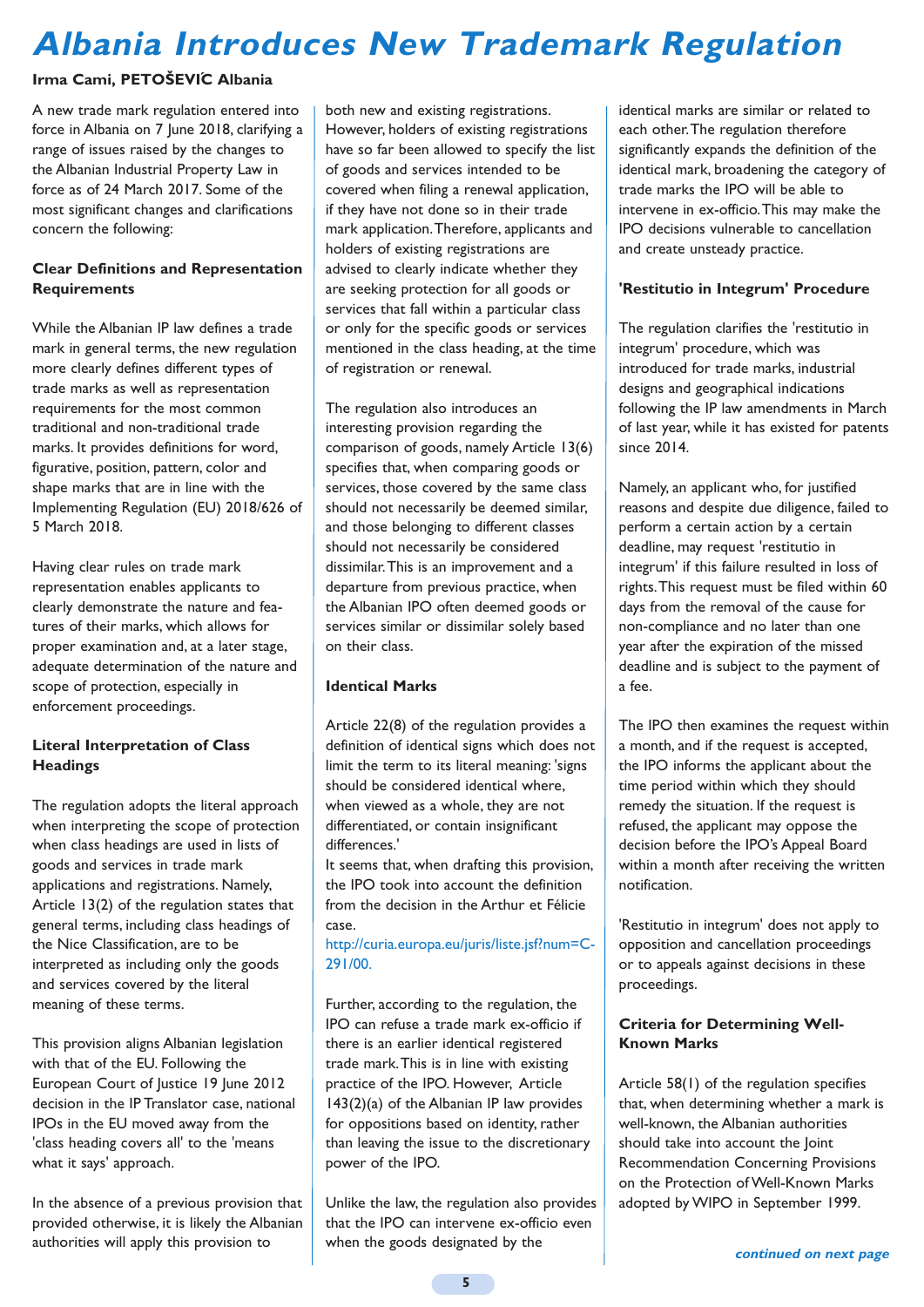# **Albanian Trademark Introduction continued**

Although Albanian authorities have already followed the Joint Recommendation in practice, having it specified as binding by the regulation will contribute to establishing steady practice.

However, the regulation failed to determine the procedure for establishing well-known status. It remains unclear whether it should be established in a separate procedure, or along with other claims, in court, or before the IPO.

#### **Enforcement Procedures Held Before the IPO**

Further to the March 2017 IP law amendments, the regulation establishes procedural rules for oppositions and cancellation actions held before the IPO. Under the amended IP law, the IPO will not only examine oppositions and appeals against refusals on absolute grounds, but will also handle other actions, including cancellation, invalidation and non-use actions and claims based on well-known status. The amended law also established two instances in the IPO, the first being the Examination Division and the second being the Appeal Board.

The regulation provides more time for the opponent and the applicant to respectively complete the file and respond to an opposition. It is now two months following the IPO's notification, whereas the previous regulation provided a shorter, one-month deadline.

While deadlines for enforcement cases cannot be extended or reinstated, the regulation enables claimants to act quickly. Namely, claimants can file a formal action by completing the standard form and paying the fee within the stipulated deadline, while they can file supporting documents and arguments within two months after receiving an invitation from the IPO to complete the file.

# **The Falsified Medicines Directive: the next 6 months**

# **Rachel Havard and Julie Barrett-Major, A.A.Thornton & Co.**

Directive 2011/62/EU, better known as The Falsified Medicines Directive or FMD, came into force on 2 January 2013, with the aim of preventing falsified medicines from entering the legitimate supply chain in the European Union.

Delegated Regulation (EU) 2016/161 has since supplemented FMD, setting out detailed rules for new safety features to appear on the packaging of prescription-only and some nonprescription medicines to enable them to be verified and authenticated:

- a unique identifier (a 2D data matrix code or barcode) is to be placed on product packaging, to be scanned at fixed points along the supply chain; and
- anti-tamper devices (ATDs) are to be applied to product packaging.

At each stage of the supply chain, products will be inspected to ensure they have not been tampered with, have not previously been dispensed and that the packaging is intact.

The Regulation will apply from 9 February 2019, and Marketing Authorization Holders will by then have to place the above safety features on the packaging of medicines regulated. These obligations are putting additional pressure on all in the pharmaceutical supply chain in the EU, not least parallel traders.

Parallel traders, who import medicines from lower-price into higher price markets, are considered 'manufacturers' under FMD, and will have to bolster their packaging and IT infrastructures.

To comply, when a parallel distributor receives packs of medicine from another EU country, they must first remove the unique identifiers and 'decommission' these packs from the country of origin's database. They must then re-package those medicines with new unique identifiers and ATDs, and re-commission them.

Although certain repackaging will not amount to registered trade mark infringement as established under EU case law, increased obligations upon parallel traders as a result of FMD could be a positive outcome for trade marks owners and their licensees. That said, packaging designs will need careful managing by parallel traders and originators alike, with additional features taking up space previously available for logos or distinctive get-up. This could reduce the opportunity for trade mark protection.

Brexit, set for 29 March 2019, adds uncertainty to the law and practice around parallel importing. The current UK Trade Marks Act (1994) effectively maintains a form of regional exhaustion applicable to the EEA. Unless or until a deal is reached with the EU, it is unclear whether the UK will remain in the EEA or in a relevant customs union with the EU. The UK Government suggests - in its 23 August 2018 guidance 'How medicines, medical devices and clinical trials would be regulated if there's no Brexit deal' - that 'the UK will unilaterally align to the EU/EEA exhaustion regime from Exit day to provide continuity in the immediate term ..' but as a 'temporary fix'. In the longer term, without amendment of the 1994 Act, the UK would revert to its pre-1973 position of international exhaustion, something that those supporting strong trade marks rights wish to avoid. Watch this space!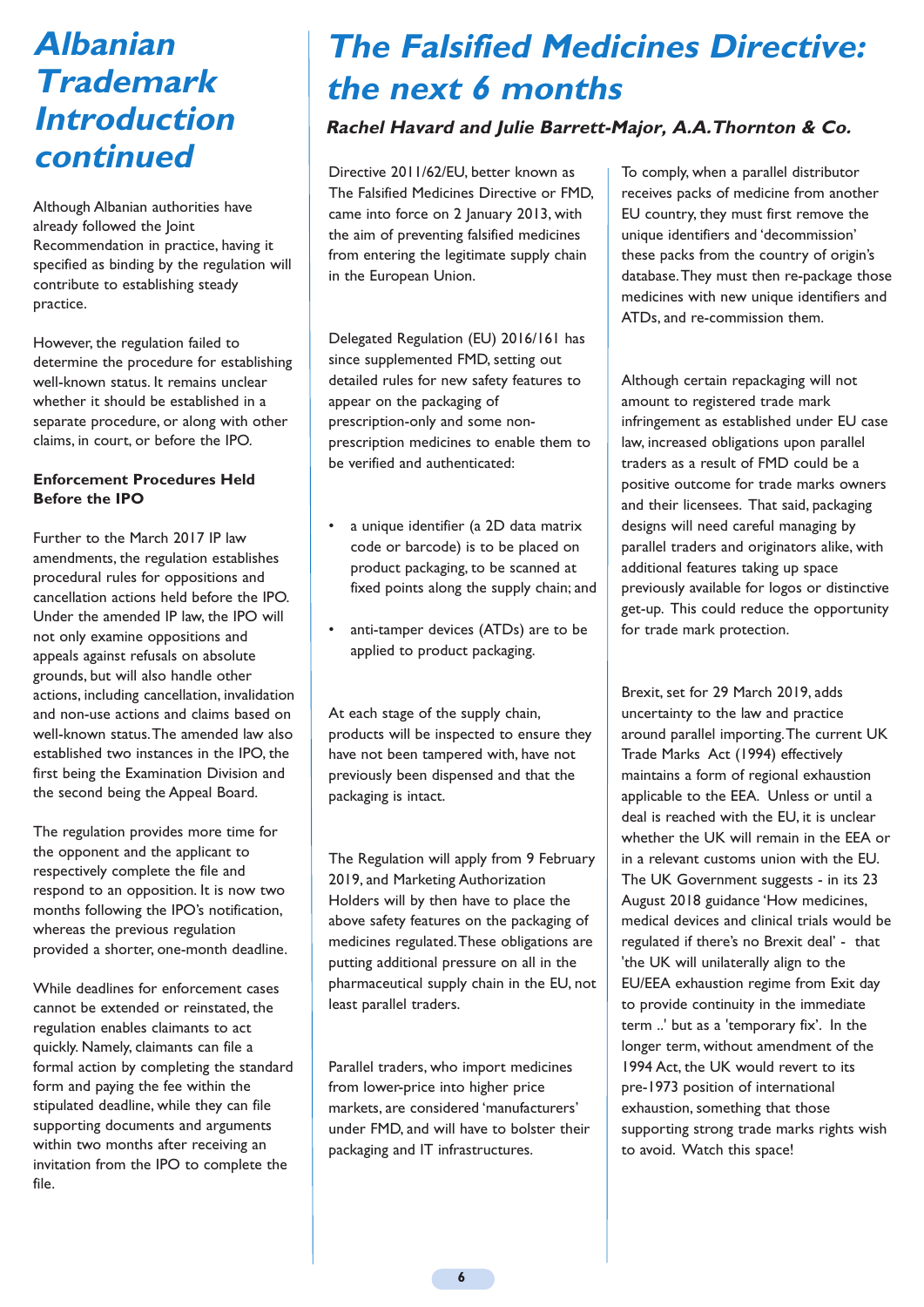# **International Update**

#### **India**

# **Samta Mehra, Remfry & Sagar**

Glenmark sells an anti-fungal cream CANDID-B and filed a trade mark infringement suit against Galpha Laboratories on account of the latter's use of the mark CLODID-B, also for anti-fungal cream. The similarity was not just in the marks; Glenmark alleged the entire trade dress was near identical to its own product. Further, the current proceedings revealed that Galpha was a 'habitual offender' – previous instances were cited of its violation of Glenmark's trade mark rights as well as those of various other pharmaceutical companies. idi K Fights as well as those of k rights as well as tho<br>her pharmaceutical co



Galpha did not contest the instant suit – it said its adoption of CLODID was a mistake and that it was willing to submit to a decree. 'Drugs are not sweets', the court said – pharma companies must exercise a high degree of care. Galpha was an 'audacious' repeat offender. Issuing it a 'final warning', the court imposed record costs of INR 15 million (USD \$ 200,000 approximately). rane and chac to that willing co subtine the contract of the contract of the contract of the contract of the contract of the contract of the contract of Example 5<br>
Example 5<br>
a did not contest the instant suits adoption of CLODID was a<br>
ke and that it was willing to subnecree. 'Drugs are not sweets', the<br>
said – pharma companies must<br>
sie a high degree of care. Galpha<br>
dac it was willing to submit contract the contract of the contract of the contract of the contract of

### **Kosovo**

### **Djurdja Krivokapic, PETOŠEVIC ´ ´Serbia**

The new Law on Customs Measures for Protection of Intellectual Property Rights enters into force in Kosovo on 23 May 2018 introducing important changes intended to align local customs procedures with Regulation (EU) No. 608/2013 concerning customs enforcement of IP rights.

Besides abolishing the annual EUR €100 (USD \$118) customs watch application fee, the new law further streamlines the simplified procedure for the destruction of counterfeit goods and introduces the small consignments procedure.

According to the amended simplified procedure, rights holders are no longer required to send a cease and desist letter to notify the owner of the goods about the seizure and to seek consent for destruction. Instead, Kosovo Customs will notify both the rights holder and the

owner about the detention within one working day. The rights holder will then have 10 working days to confirm whether the goods are infringing and consent to the destruction of the goods by sending a written notification to the Customs. In the meantime, the owner will also have 10 working days to agree or object to the destruction of goods. As under the previous law, if the owner does not explicitly object to the destruction, the Customs will destroy the goods (tacit consent). The goods will be released if the rights holder does not confirm that the goods are infringing or does not consent to the destruction, or if the owner of the goods has opposed the destruction and the rights holder has not filed a lawsuit within a maximum of 20 working days after the detention of the goods.

The new law introduces a new procedure under which small consignments (up to three units or weighing less than 2kg) can be destroyed without the explicit rights holder's consent. When filing a customs watch application, rights holders may opt in for this procedure, according to which, after seizing a small consignment, the Customs will inform the owner of the goods within one working day that it intends to destroy the goods. The owner then has 10 working days to either oppose the destruction or consent to it. If the owner agrees or fails to respond, the goods will be destroyed. If the owner opposes the destruction, the process is the same as in the simplified procedure.

The new law also clarifies that rights holders are:

- Required to inform the Customs that an IP right has ceased to have effect within one working day.
- Required to act according to the provisions of the simplified procedure. If they fail to do so, they must be able to provide a reason deemed appropriate by the Customs.
- Only allowed to use information provided to them by the Customs, such as information on the quantity and nature of the detained goods and contact details of the owner of the goods, for the following purposes:
	- (1) to contact the importer to get consent for the destruction;
	- (2) to initiate trade mark infringement or damage compensation proceedings; and

(3) to initiate a criminal procedure. The use of such information in other ways could be considered misuse.

If rights holders fail to act as specified by the new law, they could face sanctions varying from monetary fines and revocations of customs watch applications to not being allowed to re-apply for customs watch for the IP right in question for a period of one year.

# **Laos**

### **Denise Mirandah, mirandah asia**

Laos's new Law on Intellectual Property No.38/NA of 15 November 2017 was published electronically in the Laos official gazette on 25 May 2018, and became effective 15 days subsequent to its publication. This supersedes the previous Law on Intellectual Property No. 01/NA dated 20 December 2011.

The new legislation brings reform to a variety of areas of intellectual property law in the country, but it is with respect to trade marks where the greatest number of amendments have been made.

A new digital platform is to be created which will publish submissions of new trade mark applications. Within 60 days of the publication of a new application, third parties can now oppose the registration of the mark concerned.

This is a fairly substantial innovation when compared to what means have been previously at the disposal of the thirdparty mark holder – solely cancellation. To achieve this, a cancellation request needed to be filed with the Department of Intellectual Property (DIP), which could only be done after the mark had been issued its trade mark certificate and registered – and within five years of the publication of said registration in the official gazette. Factoring in delays in the publication of registrations in the official gazette, this often meant that successful cancellation actions could only prevail after the mark had been put to use in Laos for a somewhat significant amount of time.

A further important amendment that the new law introduces relates to the term of protection of registered Laos trade marks. Trade mark registrations will now be valid for a period of 10 years following the filing date. Previously, marks had been valid for 10 years from the date of registration.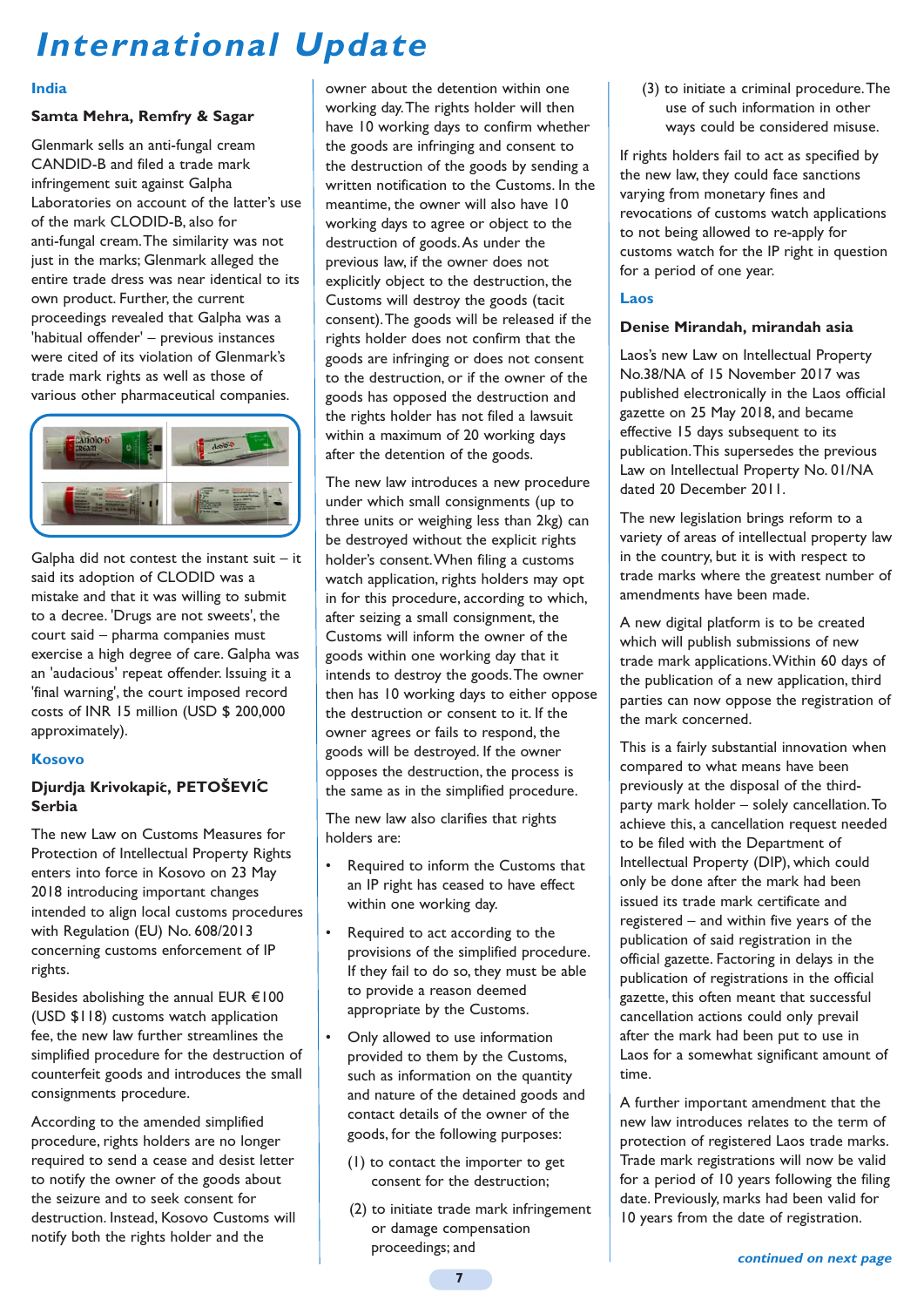# **International Update continued**

Lastly, the updated legislation also expands the range of matters which may be registered as trade marks in Laos. With the new law coming into effect, 3D images and animated images are now registrable.

It is anticipated that regulations will be issued in due course to supply further guidance to mark-holders on the scope and application of the new law. Given the extent of the changes introduced, time will need to be taken to develop infrastructure and train local officers in order to streamline registration and opposition procedures. Nevertheless, the introduction of the new legislation signifies a major step forward for Laos's trade mark regime.

#### **Ukraine**

#### **Marina Maltykh, PETOŠEVIC ´**

The IP-related provisions of the EU-Ukraine Association Agreement, signed and ratified by Ukraine in 2014, came into force on 1 September 2017, introducing new rules regulating the non-use grace period for trade marks. Namely, the existing trade mark law provides for a three-year non-use grace period, while Article 198 of the Agreement sets forth a five-year non-use grace period. However, Ukraine has not adopted any laws that implement such provisions in the national legislation and consequently, Ukrainian courts have faced a dilemma in non-use cancellation actions as to what the applicable grace period really is. This raised the question of direct applicability of the EU-Ukraine Association Agreement provisions, widely contested among Ukrainian IP professionals.

In a court ruling dated 12 February 2018 by the Commercial Court of Kyiv in the case no. 910/14972/17, the judge applied a five-year non-use grace period, as provided for under the Association Agreement (Art. 198), and rejected the non-use cancellation action, which was based on the three-year grace period, as per Ukrainian Trade Mark Law. The court held that the EU-Ukraine Association Agreement is a binding international agreement, thus its provisions should prevail and be directly applicable if they differ from the rules provided by the Ukrainian law. The ruling also emphasizes that the Association Agreement does not

foresee any particular means of implementation of these provisions in the Ukrainian national law. This ruling was appealed before the Kyiv City Commercial Court of Appeal, which affirmed the judgement of the Commercial Court of Kyiv on 23 April 2018. The case ended up reaching the Ukrainian Supreme Court, which upheld the decisions of the lower courts on 17 July 2018. While the Supreme Court's arguments were similar to those of the Commercial Court of Kyiv, it did not explicitly address the issue of direct applicability of the Association Agreement.

In the debate surrounding this issue, one of the arguments against the Agreement's direct applicability considers the subjects to whom it is addressed. Namely, Art. 198 of the Association Agreement states that 'the Parties shall provide that a trade mark shall be liable to revocation if, within a continuous period of five years, it has not been put to genuine use...' The majority of the Agreement's other provisions are also addressed to the parties of the Agreement, not legal entities and individuals, which leads to the conclusion that these provisions are not selfexecuting and require further implementation into national legislation. In fact, the Cabinet of Ministers submitted to Parliament a draft law implementing the provisions of Art. 198 into the Ukrainian Trade Mark Law on 23 January 2017, proving the Government's intentions to take additional steps to implement the Agreement's provisions into the local law. However, this law has not yet been adopted.

While the cassation appeal brought before the Supreme Court in case no. 910/14972/17 mentioned the Association Agreement implementing measures contained in the Resolution of the Cabinet of Ministers No. 847 of 17 September 2014 'On the Implementation of the Agreement' and in the explanatory note to the draft law 'On Ratification of the EU-Ukraine Association Agreement', the Supreme Court ruled that these were not regulatory legal acts, and that such measures did not prevent commercial courts from applying the Association Agreement's provisions when considering this dispute. Therefore, the Supreme

Court de facto ruled on the direct applicability of the EU-Ukraine Association Agreement.

Art. 198 of the Association Agreement seems to be the only provision of the Agreement which has been so far directly applied by courts. For instance, courts, including the Supreme Court, have been applying provisions of Art. 52 of the Ukrainian Law 'On Copyright and Related Rights' when regulating the compensation amount for the infringement of copyright and related rights, in spite of Art. 240 of the Association Agreement foreseeing a different mechanism of compensation. In fact, a law implementing the modified provisions of Art. 240 of the Agreement came into force on 22 July 2018.

The cassation appeal referenced the provisions of the Decree of the Cabinet of Ministers No. 15-93 of 19 February 1993, which require obtaining licenses for some operations with currency and which are actually applied in practice, as opposed to Art. 145 of the Association Agreement, which provides for the free movement of capital. The Supreme Court however ruled that this reference was inappropriate because the mentioned provisions do not regulate the dispute in question.

The appellant also claimed that applying provisions of Art. 198 in this case would set a precedent with negative consequences, but the Supreme Court ruled that the Ukrainian legal system does not recognize judicial practice as a source of law. However, in accordance with Art. 13 of the Ukrainian Law 'On the Iudicial System and the Status of Judges', the Supreme Court's conclusions regarding the application of the rules of law are to be taken into account by other courts when applying such rules of law.

In conclusion, while on the one hand the Supreme Court's ruling ends the longterm debate on what the non-use grace period in Ukraine actually is, on the other hand it still raises a number of issues that remain vague. It appears that only further case law may clarify the issue of the EU-Ukraine Association Agreement's direct applicability. However, this case should be taken into account when filing a non-use cancellation action in Ukraine.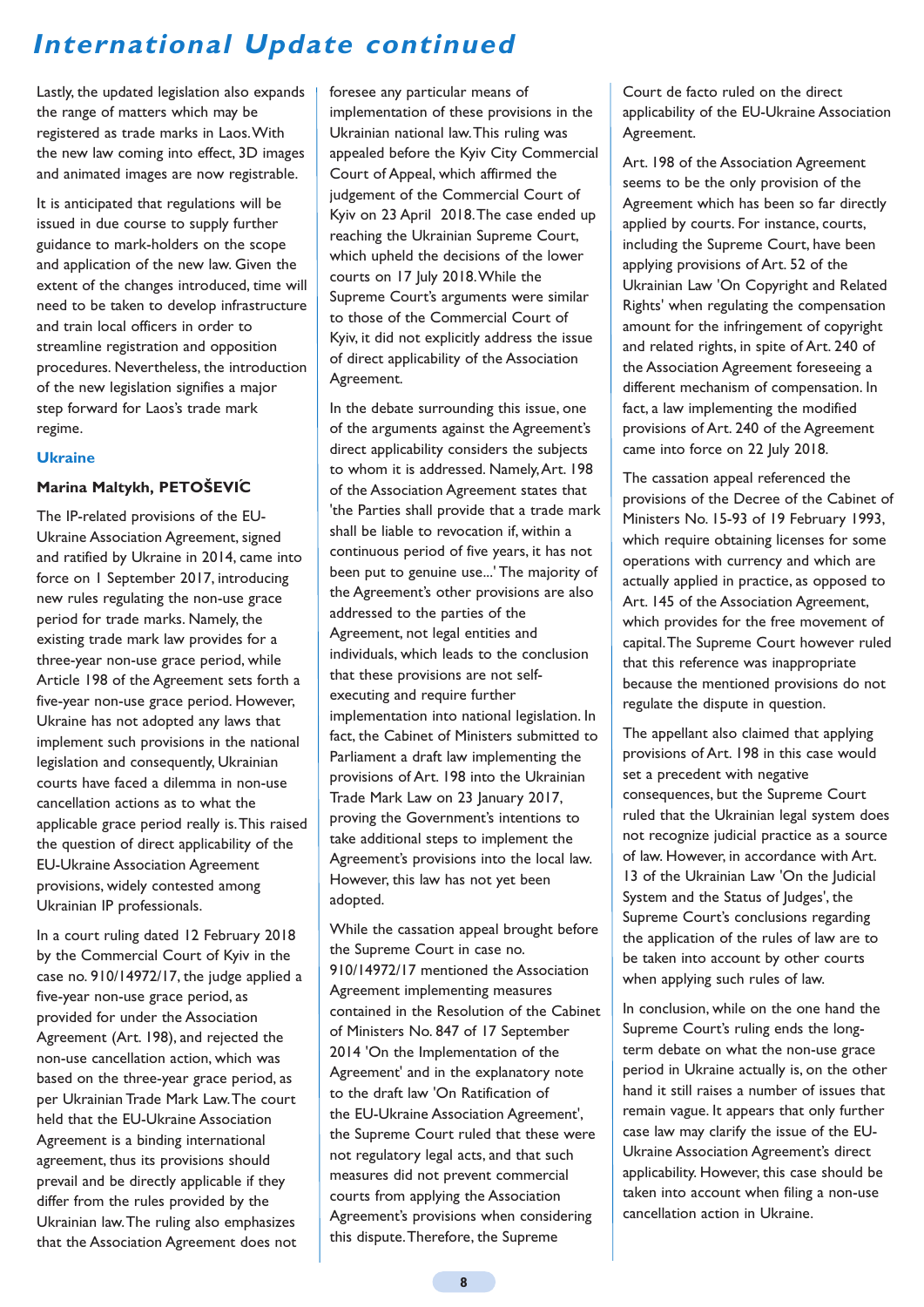# **Italy – Parallel imports of medical devices: a landmark decision, a manufacturers' win.**

# **Laura Pedemonte, Barzanò & Zanardo**

Although there is plenty of case law from both the European Court of Justice (ECJ) and the EU national Courts on the parallel import of drugs, very few decisions exist regarding the parallel import of medical devices. The Court of Milan recently issued a landmark ruling in a case relating to the parallel import of home-self monitoring medical devices whose repackaging was challenged by the trade mark holder.

# **Facts**

The multinational Johnson & Johnson (|&|) has been marketing in Italy a glucose home-control device in packages containing either 25 or 100 strips under the registered EU trade mark ONE TOUCH ULTRA.

The product was also commercialized by |&| in other EU countries in packets of 25, 50 or 100-strips.

In 2013, the parallel importing company, Medifarm Srl (Medifarm) operating in Italy and abroad, purchased J&J's ONE TOUCH ULTRA devices in 50-strip packages in another EU country and started to market them in Italy, after repackaging in packs of 25 or 100-strips.

In 2014,  $|&$  promptly started preliminary injunction proceedings before the Court of Milan claiming, inter alia, trade mark infringement, alleging (i) the lack of any actual need to repackage the device and (ii) that the repackaging was justified only by Medifarm's attempt to secure a commercial advantage.

Medifarm, for its part, contended that the repackaging was necessary (i) to gain access to the Italian market and (ii) to benefit from the reimbursement provided by the National Health System for the purchase of 25 or 100-strip packets only.

In 2014, the Court of Milan, referring to EU case law (in particular, C-379/97- Upjohn, and C-348/04 Boehringer Ingelheim and Others), decided to provisionally seize the contested devices

deeming that Medifarm had not demonstrated that the repackaging was strictly necessary. In fact, the Court observed that the Defendant could have purchased and imported, without any need to repackage, the 25 or 100-strip packets available in many other EU markets.

Following the above interim relief decision,  $|&$  commenced the law suit against Medifarm, where the parties' arguments were substantially the same. In addition, the Defendant asked the Court of Milan to refer to the ECJ the issues whether (i) the principles as in ECJ case law (the so called 'BMS/Boehringer' conditions) could apply to this medical device repackaging case, (ii) and, if so, how it would be applicable to the subject issue.

### **Decision**

In a decision dated 13 December 2017, the court of Milan upheld all J&J's claims, deeming Medifarm's repackaging illicit pursuant to Art. 15 of the EC Directive No. 2015/2436 (former Art. 7 of EC Directive No. 2008/95), for the following reasons:

- (1) The criteria stated by the ECJ can apply to this medical device repackaging case: there is no need to refer the issue to the Court considering its solid case law on the principles concerning the justified repackaging of drugs;
- (2) In particular, the ECJ stated that the repackaging is necessary when the size of the packets used by the trade mark owner in the exporting Member State could not be marketed in the importing Member State because of, in particular, national rules permitting packaging of a certain size only, a national practice to the same effect, or well-established medical prescription practices based on, inter alia, standard sizes recommended by medical professional and medical insurance institutions (ECJ decisions in joined cases Bristol-Myers Squibb and Others v Paranova);

(3) This was not the case, considering that there was no entry barrier to market the 50-strip packs. In fact, it was proved that Medifarm had also successfully marketed in Italy the 50 strip packs and not only the 25 or 100-strip packets and, in any case, the latter packets were available in other EEA countries. The Court of Milan cited, in particular, the recent ECJ decision C-297/15 - Ferring Lægemidler v Orifarm

#### http://curia.europa.eu/juris/liste.jsf?num=C-297/15

# **Comments**

This decision is relevant for the following aspects.

- (1) Firstly, because it confirms the trend of our Court's, basically restrictive interpretation of justified repackaging. The reason for our Courts' position can be found in the particular caution given to the protection of both manufacturers and consumers regarding tampering of products with a direct link to health. For such sensitive goods, guarantee of origin, sterility and reliability are of great importance because of the high degree of responsibility of the producers and the particular attention customers pay towards their own health.
- (2) Secondly, because it is one of the few decisions of the EU Courts on the topic of parallel imports of medical devices and necessary repackaging and the first ruling in Italy on this subject issued in ordinary proceedings. This decision was anticipated by two orders of 21 September and 20 October 2009 (Roche Diagnostic v BB Farma Srl) issued by the Court of Milan in the framework of preliminary proceedings and again in favour of the trade mark owner.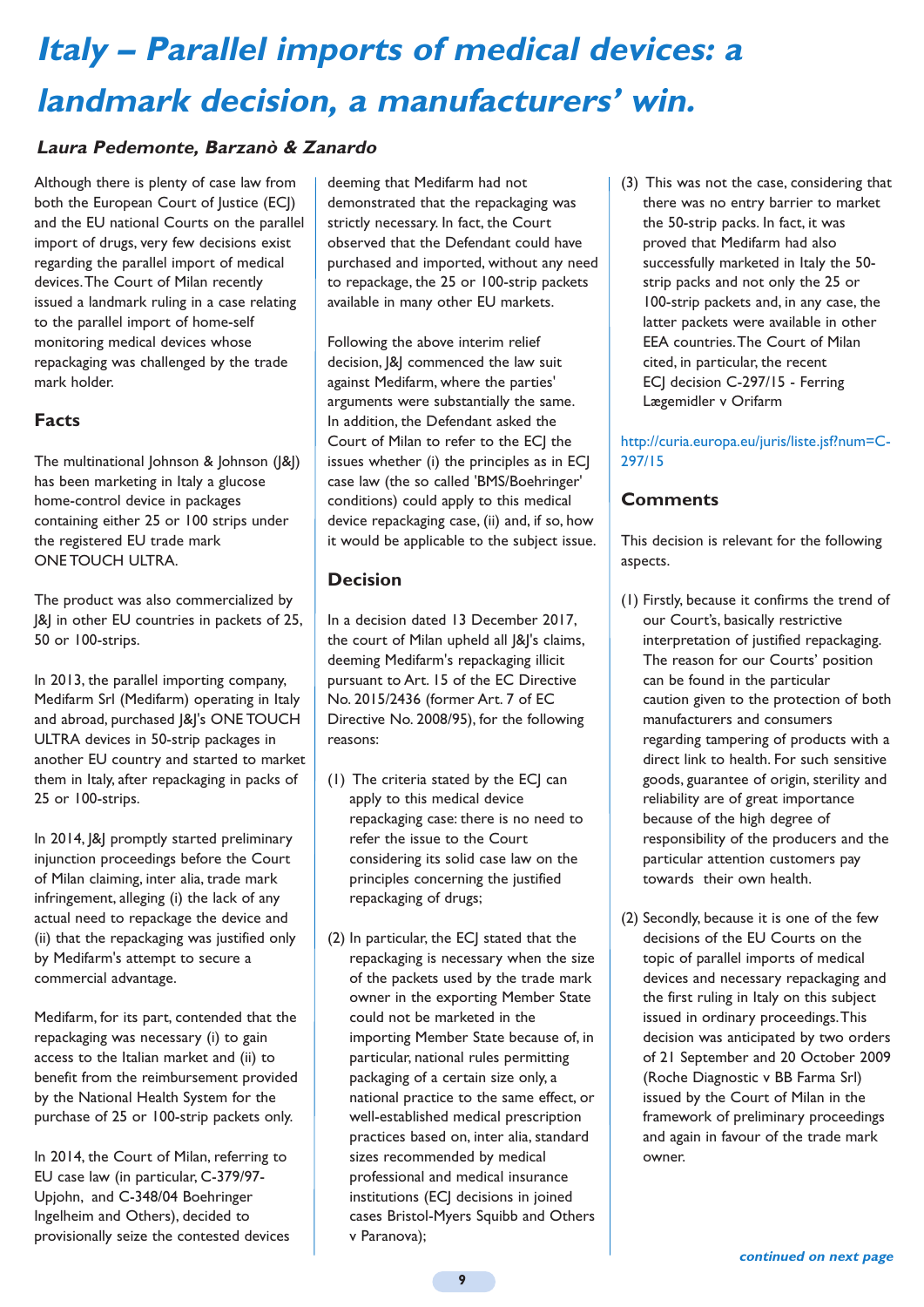#### **continued from previous page**

(3) Last but not least, the subject decision is also important because the Court of Milan applied ECJ case law and principles in connection with parallel import of pharmaceutical products to medical devices. The Court did not provide specific reasons for this extension other than referring to the solid case law on repackaging of drugs.

Actually, the fact that the application of those principles is not restricted to cases of parallel importation of pharmaceutical products was affirmed by the ECJ in its 11 November 1997 Loendersloot judgment. In said case, the Court held that the criteria relating to the repackaging of pharmaceutical products could also, in principle, apply to parallel trade of alcoholic beverages.

We may assume that, all the more so, the above criteria have been deemed applicable in the case of medical devices considering their clear analogy with pharmaceutical products.

The issue of the extension of the ECI BMS/Boehringer conditions to medical devices has been very recently raised in Junek Europ-Vertrieb case. The Court of Justice, in its decision of 17 May 2018, did not take position on this specific matter but made reference to said principles in connection with a case of relabelling of medical devices. By excluding the applicability of the BMS/Boehringer conditions provided for cases of repackaging to the specific case of addition of a small label on medical device packs, the extension of said principles to cases of repackaging of medical devices could be indirectly inferred.

The topic of parallel imports of medical devices appears to be in the spotlight, most likely due to the increasing importance of this market. It will be interesting to see whether other EU national Courts' decisions on the matter will follow and whether the Court of Justice will be called to take position on cases of justified repackaging of medical devices. Meanwhile, this case is an important win in favour of the manufacturers in the never-ending battle against importers.

# **PANADOL v ZANAMOL**

# **Chris McLeod & Luke Ingleton, Elkington + Fife**

The United Kingdom Intellectual Property Office (UK IPO) has dismissed an opposition by GlaxoSmithKline Consumer Healthcare (UK) IP Limited (GSK) to an application for ZANAMOL in class 5.

# **Background**

In October 2016, Apollo Generic Limited (Apollo), a pharmaceutical company specialising in prescription pharmaceuticals and over-the-counter medicines, filed a UK application for a series of two marks, ZANAMOL and Zanamol. When published, GSK opposed the application on the basis of its earlier European Union Trade Mark (EUTM) registration of PANADOL in class 5. GSK argued that there was a likelihood of confusion between the marks.

# **The decision**

To assess the likelihood of confusion, the IPO's Hearing Officer (HO) first compared the respective goods. In its counterstatement, Apollo had admitted that some of the class 5 goods covered by its application were identical and/or similar to the goods in the specification of GSK's earlier registration. Having compared the remaining goods and considering the relevant factors, including method of use, users of the goods, physical nature of the goods and trade channels, the HO found that the respective goods were similar. The HO then considered the average consumers for the goods. As the goods were pharmaceuticals and medical preparations, the HO found that the average consumers were pharmaceutical / healthcare professionals, in addition to members of the general public, all of whom pay a reasonable to high degree of attention when purchasing the goods.

# **Comparison of the marks**

Although the ZANAMOL and PANADOL marks consist of seven letters and

coincide in the letters A-N-A-O-L in the same order, the HO found that the marks were visually and aurally similar only to a low degree. The HO emphasised that the striking difference at the beginning of the marks and the attention that consumers pay to the beginning of a mark were key factors when conducting the comparison of the marks. The HO found the conceptual comparison of the marks to be neutral.

The HO also held that the PANADOL mark enjoyed a level of enhanced distinctiveness because of evidence of use of the mark in the UK since the 1950s and because of such evidence PANADOL was one of the biggest selling brands of paracetamol-based pain relief. This is an important factor in the global appreciation of the likelihood of confusion because the more distinctive the earlier mark, the greater the likelihood of confusion with the mark applied for.

Having considered all of the relevant factors, the HO concluded that there was no likelihood of confusion between the marks because the differences far outweighed the similarities. Accordingly, the HO found in favour of Apollo and ordered GSK to pay costs.

# **Comment**

This decision highlights the emphasis placed on the differences at the beginning of marks being compared, particularly in circumstances where the marks are used on goods or services to which the average consumer pays a high degree of attention when making purchasing decisions. Perhaps if GSK had also based the opposition on damage to reputation, the outcome may have been different.